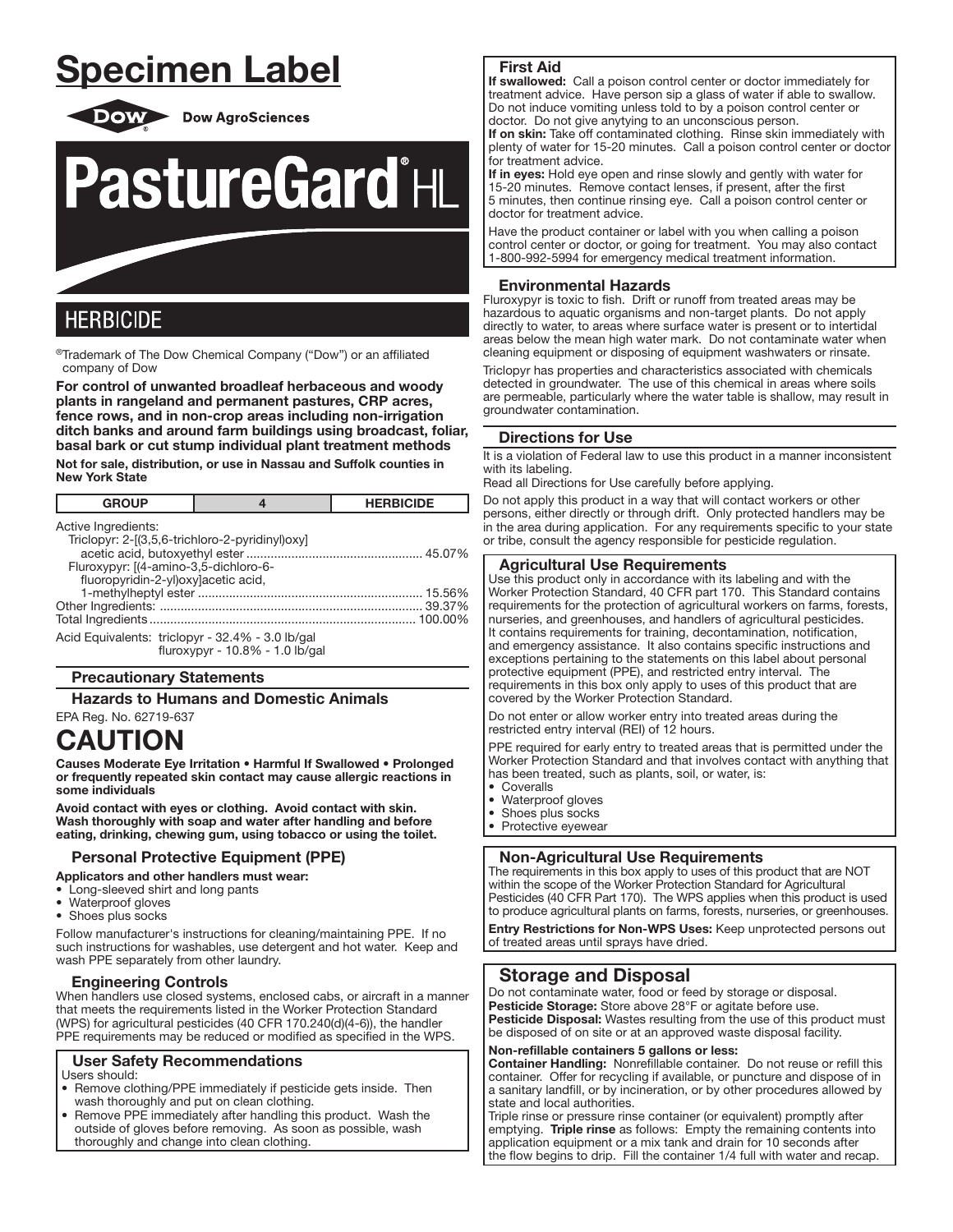## Storage and Disposal (Cont.)

Shake for 10 seconds. Pour rinsate into application equipment or a mix tank or store rinsate for later use or disposal. Drain for 10 seconds after the flow begins to drip. Repeat this procedure two more times. Pressure rinse as follows: Empty the remaining contents into application equipment or a mix tank and continue to drain for 10 seconds after the flow begins to drip. Hold container upside down over application equipment or mix tank or collect rinsate for later use or disposal. Insert pressure rinsing nozzle in the side of the container, and rinse at about 40 psi for at least 30 seconds. Drain for 10 seconds after the flow begins to drip.

## Refillable containers larger than 5 gallons:

Container Handling: Refillable container. Refill this container with pesticide only. Do not reuse this container for any other purpose. Cleaning the container before final disposal is the responsibility of the person disposing of the container. Cleaning before refilling is the responsibility of the refiller. To clean the container before final disposal, empty the remaining contents from this container into application equipment or a mix tank. Fill the container about 10% full with water. Agitate vigorously or recirculate water with the pump for two minutes. Pour or pump rinsate into application equipment or rinsate collection system. Repeat this rinsing procedure two more times. Then offer for recycling if available, or puncture and dispose of in a sanitary landfill, or by incineration, or by other procedures allowed by state and local authorities.

#### Nonrefillable containers larger than 5 gallons:

Container Handling: Nonrefillable container. Do not reuse or refill this container. Offer for recycling if available, or puncture and dispose of in a sanitary landfill, or by incineration, or by other procedures allowed by state and local authorities.

Triple rinse or pressure rinse container (or equivalent) promptly after emptying. Triple rinse as follows: Empty the remaining contents into application equipment or a mix tank. Fill the container 1/4 full with water. Replace and tighten closures. Tip container on its side and roll it back and forth, ensuring at least one complete revolution, for 30 seconds. Stand the container on its end and tip it back and forth several times. Turn the container over onto its other end and tip it back and forth several times. Empty the rinsate into application equipment or a mix tank or store rinsate for later use or disposal. Repeat this procedure two more times. Pressure rinse as follows: Empty the remaining contents into application equipment or a mix tank and continue to drain for 10 seconds after the flow begins to drip. Hold container upside down over application equipment or mix tank or collect rinsate for later use or disposal. Insert pressure rinsing nozzle in the side of the container, and rinse at about 40 psi for at least 30 seconds. Drain for 10 seconds after the flow begins to drip.

## Product Information

į

PastureGard® HL herbicide, an oil soluble, emulsifiable liquid product containing triclopyr and fluroxypyr herbicides, is intended for the control of unwanted broadleaf herbaceous and woody plants in rangeland and permanent pastures, CRP acres, fence rows, and in non-crop areas including non-irrigation ditch banks and around farm buildings. Individual plant treatments may be made using broadcast, foliar, basal bark, or cut stump application techniques. Broadcast or directed foliar spray treatments must be made to plants that are in full leaf at the time of application. PastureGard HL controls only broadleaf plants that are emerged at the time of application.

#### Use Precautions

- PastureGard HL is formulated as a low volatile ester. However, the combination of spray contact with impervious surfaces, such as roads and rocks, and increasing ambient air temperatures, may result in an increase in the volatility potential for this herbicide, increasing a risk for off-target injury to sensitive crops such as grapes and tomatoes.
- Where oil is recomended as a diluent in this label, only use oil approved for food or feed production when applications are made to pasture and rangeland, including areas harvested for feed. Applications made directly to cut stumps or basal bark may use diesel, kerosene or a commercial basal carrier.

## Use Restrictions

- The combination of PastureGard HL with any other product containing fluroxypyr or triclopyr cannot exceed the maximum of 0.5 lb ae fluroxypyr or 2.0 lb ae triclopyr per acre per annual growing season.
- Maximum Application Rate: Do not apply more than 2 quarts per acre of PastureGard HL (0.5 lb ae fluroxypyr, 1.5 lb ae triclopyr) per annual growing season.
- Do not use on bentgrass, alfalfa, or other desirable forbs, especially legumes such as clover, unless injury or loss of such plants can be tolerated.
- Do not apply directly to the banks of ditches used for irrigation or domestic purposes. Do not apply directly to water (see Environmental Hazards section).
- **Chemigation:** Do not apply this product through any type of irrigation system.
- Use of this product in certain portions of California, Oregon, and Washington is subject to the January 22, 2004 Order for injunctive relief in Washington Toxics Coalition, et al. v. EPA, C01-0132C, (W.D. WA). For further information, please refer to http://www.epa.gov/espp/litstatus/wtc/
- Do not apply with a mistblower.
- Not for sale, distribution, or use in Nassau and Suffolk counties in New York State

#### Grass, Forage and Tree Tolerance

#### • Established grasses are tolerant to this product.

- Maximum Application Rate: Do not apply more than 2 quarts per acre of PastureGard HL (0.5 lb ae fluroxypyr, 1.5 lb ae triclopyr) per annual growing season.
- Do not use on alfalfa, or other desirable forbs, especially legumes such as clover, unless injury or loss of such plants can be tolerated.
- Legumes may be replanted 1 month or more after PastureGard HL application.
- When Reseeding Grasses:
	- When PastureGard HL is applied *before reseeding*, do not reseed treated areas for a minimum of three weeks after treatment.
- When PastureGard HL is applied *following reseeding*, to avoid grass injury, do not apply until grass seedlings are well established as indicated by tillering (usually after 4 true leaves have emerged), development of a secondary root system and vigorous growth.
- Grasses Grown for Seed: Do not use from early boot to milk stage if grass is being grown for seed production.
- Plant-back Restriction: Only wheat, barley, oats or perennial forage grasses may be planted in treated fields within 120 days following application of PastureGard HL.

## Grazing and Haying Restrictions

#### Grazing green forage:

• There are no grazing restrictions for livestock or dairy animals on treated areas.

## Haying (harvesting of dried forage):

• Do not harvest hay within 14 days after application.

Slaughter Restrictions: Withdraw livestock from grazing treated grass or consumption of treated hay at least 3 days before slaughter. This restriction is applicable to grazing or harvest of hay from treated areas during the same growing season following application.

## Avoiding Spray Drift and Run-Off to Surface Water or Adjacent Land

This product should be used strictly in accordance with the run-off and drift precautions on this label in order to minimize off-site exposure and potential effects on aquatic organisms and non-target plants.

• Avoiding Runoff: Under certain conditions, this product may have a potential to run-off to surface water or adjacent land. Use of vegetation filter strips or treatment setbacks is recommended along rivers, creeks, streams, wetlands, etc or on the downhill side of treated areas where run-off could occur to minimize water runoff.

Spray Drift: Spray drift produced during application is the responsibility of the applicator and care should be taken to minimize off-target movement of spray during application. A drift control agent suitable for agricultural use may be used with this product to aid in reducing spray drift, but the first choice should be a coarser spray category nozzle set-up. If used, follow all use directions and precautions on the product label.

Do not apply where drift may be a problem due to proximity to susceptible crops or other desirable broadleaf plants. Do not apply this product directly to, or otherwise permit contact with cotton, grapes, peanuts, soybeans, tobacco, vegetable crops, flowers, fruit trees, ornamentals, or other susceptible broadleaf plants. Do not permit spray mist or drift containing this product to contact susceptible plants because even very small quantities of the spray, that may not be visible, can cause severe injury during either active or dormant periods. Do not use in or around greenhouses.

Do not store or handle other agricultural chemicals in the same containers used for this product. Do not apply other agricultural chemicals or pesticides with equipment used to apply this product unless equipment has been thoroughly cleaned.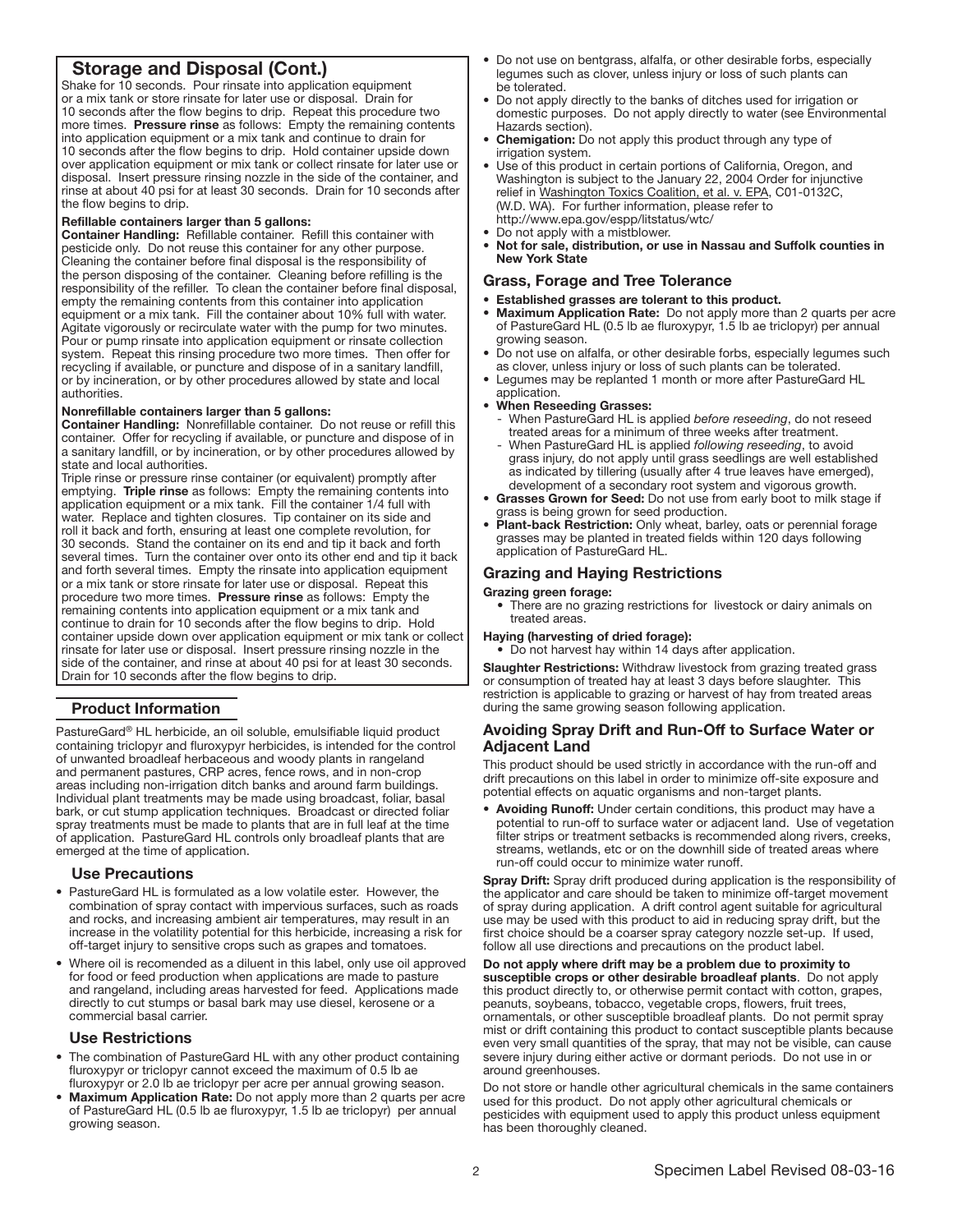Ground Application: To minimize spray drift, apply PastureGard HL in a total spray volume of 5 or more gallons per acre using spray equipment designed to produce coarse or larger droplets per ASABE S-572.1 standard. Refer to the spray equipment manufacturer's recommendations for detailed information on nozzle types, arrangement, spacing and operating height and pressure. Spot treatments should be applied only with a calibrated boom to prevent over application. Operate equipment at spray pressures no greater than is necessary to produce a uniform spray pattern. Operate the spray boom no higher than is necessary to produce a uniformly overlapping pattern between spray nozzles. Do not apply with hollow cone-type insecticide nozzles or other nozzles that produce a fine-droplet spray.

## Aerial Application

Rangeland and Permanent Pastures: Both fixed wing and helicopter equipment may be used to apply this product on rangeland, permanent pastures and pine plantations, but fixed wing aircraft require additional drift mitigation measures.

To minimize spray drift, apply PastureGard HL in a total spray volume of 3 or more gallons per acre using spray. Drift potential is lowest between wind speeds of 2 to 10 mph. However, many factors, including droplet size and equipment type, determine drift potential at any given speed. Application should be avoided below 2 mph due to variable wind direction and high potential for temperature inversion. Spray drift from aerial application can be minimized by applying a coarse spray at per USDA-ARS/PAASS or nozzle manufacturer's guidelines or by using straight-stream nozzles directed straight back. Do not operate using a spray boom no longer than 75% of wing span or 85% of rotor width. For fixed wing aircraft, maximum speed during application is limited to 140 mph and application height above the vegetation canopy should not exceed 10 ft.

## Spray Drift Management (Aerial Application)

Avoiding spray drift at the application site is the responsibility of the applicator. The interaction of many equipment-and-weather-related factors determine the potential for spray drift. The applicator and the grower are responsible for considering all these factors when making decisions. The following drift management requirements must be followed to avoid off-target drift movement from aerial applications to agricultural field crops. These requirements do not apply to forestry applications, public health uses or to applications using dry formulations.

- 1. The distance of the outer most nozzles on the boom must not exceed 75% the length of the wingspan or 85% of rotor width.
- 2. Nozzles must always point backward parallel with the air stream and must never be pointed downward more than 45 degrees.

Where states have more stringent regulations, they shall be observed.

The applicator should be familiar with and take into account the information covered in the following Aerial Drift Advisory Information section.

#### Aerial Spray Drift Advisory Information

Importance of Droplet Size: The most effective way to reduce drift potential is to apply large droplets. The best drift management strategy is to apply the largest droplets that provide sufficient coverage and control. Applying larger droplets reduces drift potential, but will not prevent drift if applications are made improperly, or under unfavorable environmental conditions.

#### Controlling Droplet Size:

- Volume Use high flow rate nozzles to apply the highest practical spray volume. Nozzles with higher rated flows produce larger droplets.
- Pressure Use the lower spray pressures recommended for the nozzle. Do not exceed the nozzle manufacturer's recommended pressures. For many nozzle types, lower pressure produces larger droplets. Higher pressure reduces droplet size and does not improve canopy penetration. When higher flow rates are needed, use higher flow rate nozzles instead of increasing pressure.
- Number of Nozzles Use the minimum number of nozzles that provide uniform coverage.
- Nozzle Orientation Orienting nozzles so that the spray is released backwards, parallel to the airstream will produce larger droplets than other orientations and is the recommended practice. Significant deflection from the horizontal will reduce droplet size and increase drift potential.
- Nozzle Type Use a nozzle type that is designed for the intended application. With most nozzle types, narrower spray angles produce larger droplets. Consider using low-drift nozzles. Solid stream nozzles oriented straight back produce the largest droplets and the lowest drift.
- Boom Length-For some use patterns, reducing the effective boom length to less than 65% of the wingspan or rotor length may further reduce drift without significantly reducing swath width.
- Application Applications should not be made at a height greater than 10 feet above the top of the largest plants unless a greater height is required for aircraft safety. Making applications at the lowest height that is safe reduces exposure of droplets to evaporation and wind.

Swath Adjustment: When applications are made with a crosswind, the swath will be displaced downwind. Therefore, on the up and downwind edges of the field, the applicator must compensate for this displacement by adjusting the path of the aircraft upwind. Swath adjustment distance should increase, with increasing drift potential (higher wind, smaller drops, etc.).

Wind: Drift potential is lowest between wind speeds of 2-10 mph. However, many factors, including droplet size and equipment type determine drift potential at any given speed. Application should be avoided below 2 mph due to variable wind direction and high inversion potential. Note: Local terrain can influence wind patterns. Every applicator should be familiar with local wind patterns and how they affect drift.

Temperature and Humidity: When making applications in low relative humidity, set up equipment to produce larger droplets to compensate for evaporation. Droplet evaporation is most severe when conditions are both hot and dry.

Temperature Inversions: Applications should not occur during a local temperature inversion, because drift potential is high. Temperature inversions restrict vertical air mixing, which causes small suspended droplets to remain in a concentrated cloud. This cloud can move in unpredictable directions due to the light variable winds common during inversions. Temperature inversions are characterized by increasing temperatures with altitude and are common on nights with limited cloud cover and light to no wind. They begin to form as the sun sets and often continue into the morning. Their presence can be indicated by ground fog; however, if fog is not present, inversions can also be identified by the movement of smoke from a ground source or an aircraft smoke generator. Smoke that layers and moves laterally in a concentrated cloud (under low wind conditions) indicates an inversion, while smoke that moves upwards and rapidly dissipates indicates good vertical air mixing.

Sensitive Areas: The pesticide should only be applied when the potential for drift to adjacent sensitive areas (e.g., residential areas, bodies of water, known habitat for threatened or endangered species, non-target crops) is minimal (e.g., when wind is blowing away from the sensitive areas).

## Weed Resistance Management:

Triclopyr and Fluroxypyr, the active ingredients in this product, are Group 4 herbicides based on the mode of action classification system of the Weed Science Society of America. Any weed population may contain or develop plants resistant to Group 4 herbicides. Resistant weeds may dominate the weed population if these herbicides are used repeatedly in the same field. Such resistant weed plants may not be effectively managed using Group 4 herbicides but may be effectively managed utilizing other herbicides alone or in mixtures from a different herbicide Groups that are labeled for control of these weeds and/or by using cultural or mechanical practices. However, a herbicide mode of action classification by itself may not adequately address specific weeds that are resistant to specific herbicides. Consult your local company representative, state cooperative extension service, professional consultants or other qualified authorities to determine appropriate actions for treating specific resistant weeds.

## Best Management Practices:

Proactively implementing diversified weed control strategies to minimize selection for weed populations resistant to one or more herbicides is recommended. A diversified weed management program may include the use of multiple herbicides with different modes of action and overlapping weed spectrum with or without tillage operations and/or other cultural practices. Research has demonstrated that using the labeled rate and directions for use is important to delay the selection for resistant weeds. Scouting after a herbicide application is important because it can facilitate the early identification of weed shifts and/or weed resistance and thus provide direction on future weed management practices. One of the best ways to contain resistant weed populations is to implement measures to avoid allowing weeds to reproduce by seed or to proliferate vegetatively. Cleaning equipment between sites and avoiding movement of plant material between sites will greatly aid in reducing the spread of resistant weed seed.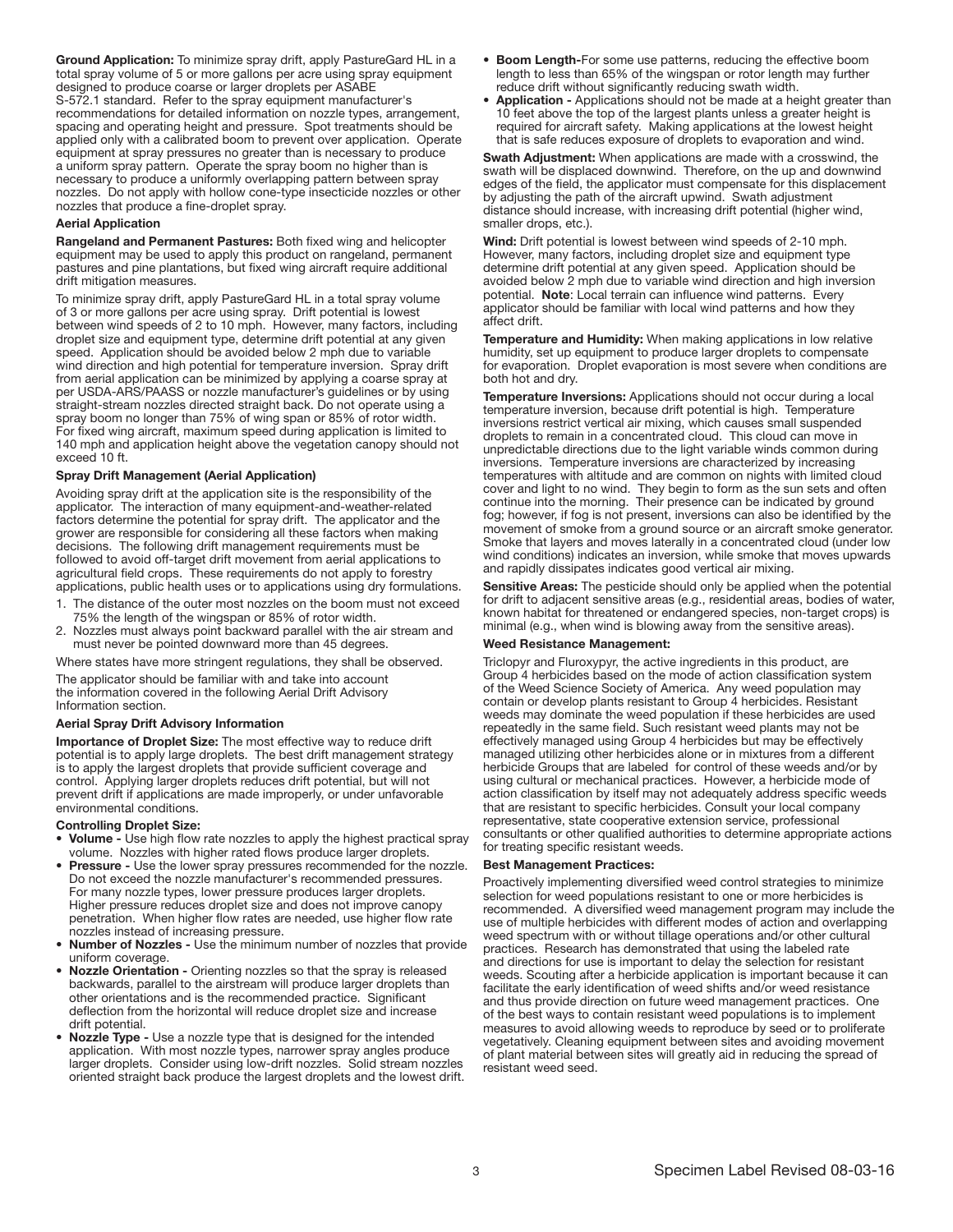## Woody Plant Control

Applied as directed, PastureGard HL controls or suppresses the following woody plants and vines:

| acacia, twisted<br>aspen<br>birch species<br>blackberry<br>dogwood<br>elbowbush<br>elderberry<br>elm (except<br>winged elm)<br>granjeno<br>grape, wild<br>greenbriar ††<br>guajillo<br>guava †<br>hackberry<br>hawthorn | kudzu † †<br>lantana †<br>locust, black<br>locust, honey<br>maple species (except<br>bigleaf & vine $\dagger$ )<br>mesquite<br>milkweed vine †<br>oak, poison<br>oak species<br>Osage-orange (Bois<br>d'arc or hedge)<br>palmetto ††<br>peppervine †<br>persimmon, eastern<br>persimmon, Texas | privet<br>primrose-willow<br>Prunus spp.<br>rose, Cherokee<br>rose, multiflora<br>rose, wild<br>saltbush (silver myrtle) †<br>saltcedar $\uparrow\uparrow$ , $\uparrow\uparrow\uparrow$<br>sassafras<br>sumac<br>tallowtree, Chinese<br>trumpetcreeper †<br>Virginia creeper †<br>waxmyrtle (top growth)<br>willow<br>yaupon |
|-------------------------------------------------------------------------------------------------------------------------------------------------------------------------------------------------------------------------|------------------------------------------------------------------------------------------------------------------------------------------------------------------------------------------------------------------------------------------------------------------------------------------------|------------------------------------------------------------------------------------------------------------------------------------------------------------------------------------------------------------------------------------------------------------------------------------------------------------------------------|
|                                                                                                                                                                                                                         |                                                                                                                                                                                                                                                                                                |                                                                                                                                                                                                                                                                                                                              |
| huisache                                                                                                                                                                                                                | poplar                                                                                                                                                                                                                                                                                         | yucca                                                                                                                                                                                                                                                                                                                        |
| ivy, poison                                                                                                                                                                                                             | pricklyash                                                                                                                                                                                                                                                                                     |                                                                                                                                                                                                                                                                                                                              |
|                                                                                                                                                                                                                         | † Rasal or dormant stem applications only                                                                                                                                                                                                                                                      |                                                                                                                                                                                                                                                                                                                              |

†† Repeat application may be required.<br>††† Basal or cut stump applications only.

## Broadcast Directions

Woody Plant Control: Apply PastureGard HL when conditions are favorable for active growth, but only after leaves are fully expanded and terminal growth has slowed. Application to immature foliage during periods of rapid terminal growth will result in rapid defoliation, but translocation of the herbicide and woody plant control may be reduced. If brush has been mowed, best results are obtained when at least 9 - 12 months of regrowth following mowing is allowed before herbicide application (12 months is recommended in areas where growth conditions such as low rainfall have limited brush regrowth following mowing). Adequate soil moisture before and after treatment as well as healthy foliage at the time of application is important for optimal effectiveness. PastureGard HL will control only broadleaf plants that are emerged at the time of application.

Apply at the specified rate  $(1.5 - 4$  pints per acre, unless otherwise specified) in 4 or more gallons of water per acre by air or 10 or more gallons per acre by ground equipment. Use higher spray volumes to ensure adequate foliar coverage where brush canopy is dense. If applied in tank mix, follow applicable use directions, precautions and limitations on the respective labels (see instructions for tank mixing under Mixing Directions). The optimal rate of PastureGard HL will depend on brush size as well the species. For smaller brush (less than about 6 feet tall), 1.5 – 2 pints/acre will be sufficient. For larger brush and mixed brush canopies, apply 2 - 4 pints/acre.

Surfactant A nonionic surfactant or liquid fertilizer at 1-2 quarts per 100 gallons spray solution (0.25% – 0.5% v/v) may improve weed control for either broadcast or spot application, especially if plants are droughtstressed. To help minimize spray drift, a drift control and deposition aid cleared for application to growing crops is also recommended.

#### Rates for Specific Woody Plants:

| <b>Woody Plants</b><br><b>Controlled</b> | <b>Broadcast Rate</b><br>(pt/acre) | <b>Application Timing:</b>                                                                                                                                                                                                                                                                                                                                                                                                                    |
|------------------------------------------|------------------------------------|-----------------------------------------------------------------------------------------------------------------------------------------------------------------------------------------------------------------------------------------------------------------------------------------------------------------------------------------------------------------------------------------------------------------------------------------------|
| Ash                                      | $1.5 - 4$                          | Active growth                                                                                                                                                                                                                                                                                                                                                                                                                                 |
| Blackberry                               | $1.5 - 4$ †                        | Apply when leaves are fully<br>expanded and the foliage<br>is dark green, either before<br>first flower or after fruit<br>drop. Application after fruit<br>drop is preferred. Do not<br>treat blackberries in the<br>same year after mowing,<br>shredding, or burning.<br>Even one year after removal<br>of top growth, blackberry<br>stands will be more difficult<br>to control than undisturbed<br>stands and will require<br>retreatment. |
| Elm                                      | $1.5 - 4$                          | Apply late spring through<br>summer to mature foliage                                                                                                                                                                                                                                                                                                                                                                                         |
| Flame sumac                              | $1.5 - 4$                          | Apply late spring through<br>summer to mature foliage                                                                                                                                                                                                                                                                                                                                                                                         |

#### Rates for Specific Woody Plants: (Cont.)

| <b>Woody Plants</b><br><b>Controlled</b> | <b>Broadcast Rate</b><br>(pt/acre) | <b>Application Timing:</b>                                         |
|------------------------------------------|------------------------------------|--------------------------------------------------------------------|
| Hawthorn                                 | $1 - 4$                            | Apply late spring through<br>summer to mature foliage              |
| Honeylocust                              | $1.5 - 4$                          | Apply spring through summer<br>to mature foliage                   |
| Honeysuckle                              | $1.5 - 4$                          | Apply late spring through<br>summer to mature foliage              |
| Lantana                                  | $1.5 - 4$                          | Apply during active growth                                         |
| Locust                                   | $1 - 4$                            | Apply late spring through<br>summer to mature foliage              |
| Oak, blackjack                           | $2 - 4$                            | See below                                                          |
| Oaks                                     | $2 - 4$                            | See below                                                          |
| Osage-orange (Bois<br>d'arc or Hedge)    | $1.5 - 4$ †                        | Apply late spring through<br>summer to mature foliage              |
| Persimmon                                | $1.5 - 4$                          | Apply late summer through<br>fall under good growing<br>conditions |
| Poplar                                   | $1 - 4$                            | Apply late spring through<br>summer to mature foliage              |
| Prickly ash                              | $1.5 - 4$                          | Apply late spring through<br>summer to mature foliage              |
| Sumac                                    | $1.5 - 4$                          | Apply late spring through<br>summer to mature foliage              |
| <b>Wax Myrtle</b>                        | $1 - 4$                            | Apply late spring through<br>summer to mature foliage              |
| Willow                                   | $1 - 4$                            | Apply late spring through<br>summer to mature foliage              |

† Use a higher rate in this rate range if brush is large and/or dense.

Maximum Application Rate: Do not apply more than 0.5 lb ae fluroxypyr or 1.5 lb ae triclopyr (2 quarts per acre of PastureGard HL) per annual growing season.

#### Specific Use Directions

When difficult to control species such as ash, choke cherry, elm, maple or oaks are prevalent, in late season when plant foliage is mature, or when growing conditions are less favorable, use the higher rate in rate range. PastureGard HL may be tank mixed with other herbicides such as Grazon® P+D specialty herbicide or Tordon® 22K specialty herbicide to control additional woody species listed on their respective labels.

Shinnery Oak Suppression: Apply PastureGard HL as a broadcast application at 2 pints per acre for suppression of shinnery oak growing on sandy soils.

Oaks, Post Oak and Blackjack Oak - Regrowth Stands: Apply in the late spring (May) to early summer(June) when oak leaves are fully developed (expanded). Use 5 or more gallons of spray solution per acre by air and 15 to 25 gallons per acre by ground equipment. Lower spray volumes and rates may be used for suppression only. Control will require 2 or more applications.

## Individual Plant Treatment Methods

| Individual Plant Treatment Method<br>and Target Woody Plant(s)                                                                                                                                                                                                                                                                                                                                                                                                                                          | <b>Application Rate</b>                                                                                                  |
|---------------------------------------------------------------------------------------------------------------------------------------------------------------------------------------------------------------------------------------------------------------------------------------------------------------------------------------------------------------------------------------------------------------------------------------------------------------------------------------------------------|--------------------------------------------------------------------------------------------------------------------------|
| <b>High-Volume Foliar Treatment</b><br>of Individual Plants Using<br><b>Ground Equipment (not for</b><br>brush greater than 8 feet tall):<br>twisted acacia, aspen, birch,<br>blackberry, elbowbush, elderberry,<br>elm, granjeno, grape, greenbriar,<br>hackberry, hawthorn, lantana,<br>maple, vine milkweed poison<br>oak, post oak, Osage-orange,<br>peppervine, eastern persimmon,<br>poplar, pricklyash, primrose-willow,<br>rose, sumac, trumpetcreeper,<br>Virginia creeper, wax myrtle, willow | $-0.5$ to 1 gallons of<br>PastureGard HL/100 gallons<br>of spray $(0.5-1 % v/v)$<br>plus 1 gt of non-ionic<br>surfactant |

#### Ī Specific Use Directions

Optimum timing period is late spring through early fall when plants are actively growing, non-drought stressed, and minimal insect damage or defoliation.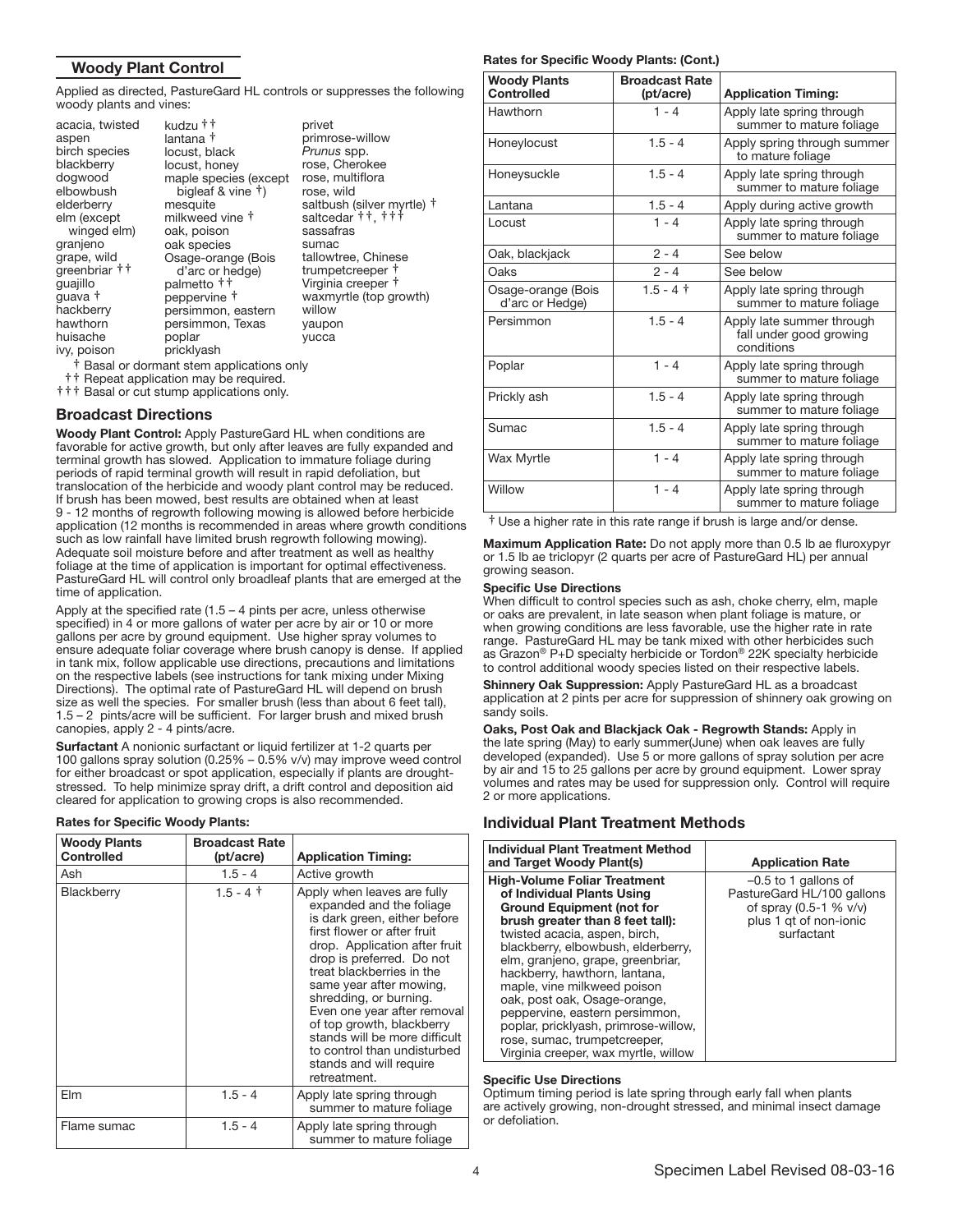Apply with a backpack or power sprayer using sufficient spray pressure to provide uniform plant coverage without forming a mist and direct spray no higher than tops of target woody plants. Use sufficient spray volume to thoroughly wet all leaves, stems, and root collars. To minimize spray drift, a drift control additive approved for growing crops is recommended. A dye marker may be added to the spray mixture as a means of marking treated plants.

Maximum Use Rate: For individual plant treatment with high-volume foliar sprays, do not apply more than 0.5 lb ae/acre of fluroxypyr per annual growing season (50 gallons of total spray mixture per acre at the 0.5 gallon/100 gallons rate or 25 gallons of total spray mixture per acre at the 1 gallon/100 gallons rate).

| Mixing Chart for High-Volume Foliar Spray<br>(Label rate range is 0.5- to 1 gallon per 100 gallons or $0.5-1\%$ v/v) |                                                          |                                       |             |
|----------------------------------------------------------------------------------------------------------------------|----------------------------------------------------------|---------------------------------------|-------------|
| <b>Total Volume of</b>                                                                                               | <b>Amount of Herbicide Required</b><br>at Specified Rate | <b>Amount of</b><br><b>Surfactant</b> |             |
| <b>Spray Mixture</b><br>(gallons)                                                                                    | 0.5 gal/100 gal<br>$(0.5\%$ v/v)                         | $(0.25\%$ v/v)                        |             |
| 400                                                                                                                  | 2 gal                                                    | 4 gal                                 | 1 gallon    |
| 100                                                                                                                  | 2 qt                                                     | 4 qt                                  | 1 qt        |
| 50                                                                                                                   | 2 pt                                                     | 4 pt                                  | 1 pt        |
| 25                                                                                                                   | 1 pt                                                     | 2 pt                                  | 8 fl oz     |
| 14                                                                                                                   | 9 fl oz                                                  | $18f$ l oz                            | $4.5$ fl oz |
| 10                                                                                                                   | $6.4$ fl oz                                              | 12.8 fl oz                            | 3.2 oz      |
| 5                                                                                                                    | $3.2 f$ l oz                                             | $6.4$ fl $oz$                         | $1.6f$ loz  |
| 3                                                                                                                    | 2 fl oz                                                  | 4 fl oz                               | 1 fl oz     |

| Individual Plant Treatment Method and<br><b>Target Woody Plant(s)</b>           | <b>Application Rate</b>                                                                  |
|---------------------------------------------------------------------------------|------------------------------------------------------------------------------------------|
| <b>Basal Spray (Also Called Stem Spray</b><br>Method): All woody plants listed. | 25% PastureGard HL<br>plus 75% oil<br>(diesel, kerosene, or<br>commercial basal carrier) |

#### Specific Use Directions

Apply to stems less than 6 inches in diameter at any time, including winter months, except when snow or water prevent spraying to ground line. Apply with backpack or hand wand equipment using solid cone or flat fan nozzle at low pressure. Thoroughly wet the base and root collar of all stems to a height of 12 to 15 inches, but not to the point of runoff.

**Maximum Use Rate:** For basal spray application, do not apply more than 0.5 lb ae/acre of fluroxypyr per annual growing season (2 gallons of total spray mixture per acre).

| Individual Plant Treatment Method and<br><b>Target Woody Plant(s)</b>                                                                                                                        | <b>Application Rate</b>                                                                                                                     |
|----------------------------------------------------------------------------------------------------------------------------------------------------------------------------------------------|---------------------------------------------------------------------------------------------------------------------------------------------|
| <b>Streamline Basal Bark Treatment:</b><br>mesquite, huisache, red maple, white<br>and red oak, elbowbush, greenbriar,<br>hackberry, pricklyash, yaupon and wild<br>grape, eastern persimmon | 25% PastureGard HL<br>plus 75% oil<br>(Diesel, kerosene or<br>commercial basal carrier<br>with 10% penetrant such as<br>Cidekick penetrant) |

#### Ī Specific Use Directions

Apply to stems less than 3 inches in diameter at any time, including winter months, except when snow or water prevent spraying to ground line. Apply with backpack or hand wand equipment using straight stream nozzle at low pressure. Apply the spray in a 2 to 3 inch wide band 12 to 24 inches above the ground. Treat one side of stems less than 3 inches in diameter and a complete band around stems greater than 3 inches in diameter. For best results treat thin juvenile bark above rough thickened bark.

Maximum Use Rate: For streamline basal bark application, do not apply more than 0.5 lb ae/acre of fluroxypyr per annual growing season (2 gallons of total spray mixture per acre).

| Individual Plant Treatment Method and<br><b>Target Woody Plant(s)</b> | <b>Application Rate</b>                                                                 |
|-----------------------------------------------------------------------|-----------------------------------------------------------------------------------------|
| <b>Cut Stump Treatment: All woody</b><br>plants listed.               | 25% PastureGard HL<br>plus 75% oil<br>(Diesel, kerosene or<br>commercial basal carrier) |

#### Specific Use Directions

Apply to freshly cut stumps. Apply with backpack or hand wand equipment using solid cone or flat fan nozzle at low pressure. Thoroughly wet the sides of the stump, root collar, and outer portion of the cut surface, including the cambium, but not to the point of runoff. Cut stump applications may be made at any time, including winter months, except when snow or water prevent spraying to ground line. For saltcedar, use undiluted PastureGard HL. If this rate is used, do not apply more than 1 gallon per acre per growing season.

Maximum Use Rate: For cut stump application (25% PastureGard HL plus 75% oil), do not apply more than 0.5 lb ae/acre of fluroxypyr per annual growing season (2 gallon of total spray mixture per acre).

| Individual Plant Treatment Method and<br><b>Target Woody Plant(s)</b>                             | <b>Application Rate</b>                                                                 |
|---------------------------------------------------------------------------------------------------|-----------------------------------------------------------------------------------------|
| <b>Thinline Basal Bark Treatment: Red</b><br>maple, blackberry, dogwood, red oak<br>and white oak | 50% PastureGard HL<br>plus 50% oil<br>(Diesel, kerosene or<br>commercial basal carrier) |

#### Ï Specific Use Directions

Control of susceptible woody plants with stems less than 6 inches in diameter, can be achieved with applications of PastureGard HL applied in a thin stream to all sides of the stems about 6 inches above the base of the plant. The stream should be directed horizontally to apply a narrow band of PastureGard HL around each stem or clump. From 2 to 15 ml of total spray is required for treatment of single stems and from 25 to 100 ml to treat clumps of stems. Use an applicator metered or calibrated to deliver the small amounts required.

Maximum Use Rate: For thinline basal bark application, do not apply more than 0.5 lb ae/acre of fluroxypyr per annual growing season (1 gallon of total spray mixture per acre).

| Individual Plant Treatment Method and<br><b>Target Woody Plant(s)</b>                                                                                                                  | <b>Application Rate</b>            |  |
|----------------------------------------------------------------------------------------------------------------------------------------------------------------------------------------|------------------------------------|--|
| <b>Growing Point and Leaf Base (Crown)</b><br>Treatment: Palmetto, yucca                                                                                                               | 1% solution v/v<br>(1 gal/100 gal) |  |
| <b>Specific Use Directions:</b> Thoroughly wet the center of the plant<br>including growing point and leaf bases to the soil surface. Complete<br>coverage of leaves is not necessary. |                                    |  |

I Maximum Use Rate: For growing point and leaf base (crown) treatment of yucca, do not apply more than 0.5 lb ae/acre of fluroxypyr per annual growing season (50 gallons of total spray mixture per acre).

## Broadleaf Weed Control

Applied as directed, PastureGard HL will control or suppress the following broadleaf weeds:

| bedstraw (cleavers)<br>eveningprimrose,<br>bindweed, field † †<br>broomweed, annual<br>buckwheat, wild $\dagger \dagger$<br>burdock<br>kochia †<br>camphorweed<br>carrot, wild<br>(top growth)<br>chickweed<br>chicory<br>cinquefoil<br>cinquefoil, sulfur<br>clover<br>clover, white<br>cockle, white<br>cocklebur<br>coffeeweed<br>dandelion<br>(top growth)<br>dock, curly<br>dogbane, hemp<br>dogfennel | cutleaf<br>grape species<br>horsetail, field † †<br>knotweed † †<br>ironweed<br>lambsquarters<br>lespedeza, sericea<br>lettuce, prickly<br>mallow, common † †<br>mallow, venice<br>marestail † †<br>marshelder † †<br>maypop (passion<br>flower)<br>medic, black<br>Mexicantea<br>Morningglory<br>mustard <sup>†</sup><br>nightshade species † † | pennycress, field † †<br>pigweed species<br>plantain<br>primrose, evening<br>puncturevine<br>purslane, common<br>ragweed, common<br>ragweed, giant<br>ragweed, western<br>side, prickly<br>sneezeweed, bitter<br>soda apple, tropical<br>sunflower<br>thistle, musk<br>thistle, Russian † †<br>velvetleaf<br>vetch<br>violet, wild<br>varrow |
|-------------------------------------------------------------------------------------------------------------------------------------------------------------------------------------------------------------------------------------------------------------------------------------------------------------------------------------------------------------------------------------------------------------|--------------------------------------------------------------------------------------------------------------------------------------------------------------------------------------------------------------------------------------------------------------------------------------------------------------------------------------------------|----------------------------------------------------------------------------------------------------------------------------------------------------------------------------------------------------------------------------------------------------------------------------------------------------------------------------------------------|
|-------------------------------------------------------------------------------------------------------------------------------------------------------------------------------------------------------------------------------------------------------------------------------------------------------------------------------------------------------------------------------------------------------------|--------------------------------------------------------------------------------------------------------------------------------------------------------------------------------------------------------------------------------------------------------------------------------------------------------------------------------------------------|----------------------------------------------------------------------------------------------------------------------------------------------------------------------------------------------------------------------------------------------------------------------------------------------------------------------------------------------|

† Includes herbicide tolerant or resistant biotypes. †† Indicates suppression. "Suppression" is expressed as a reduction in weed competition (reduction population or vigor) as compared to untreated areas. The degree of weed control and duration of effect may vary with weed size, density, application rate, coverage, and growing conditions before, during and after treatment.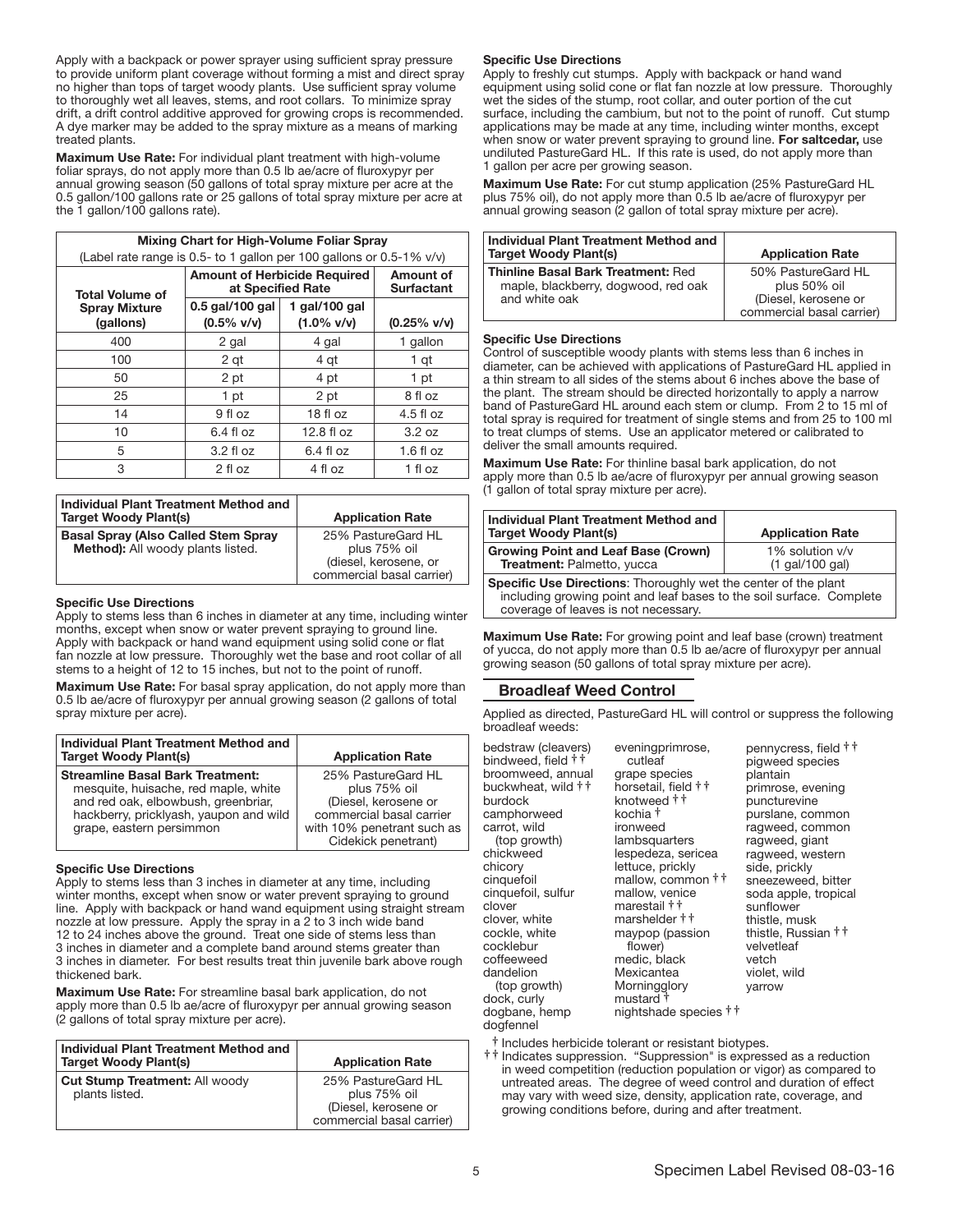For best results, apply when weeds are small and growing actively before the bud stage. Only weeds emerged at the time of treatment will be controlled. Apply when musk thistles or other biennial species are in the seedling to rosette stage and before flower stalks appear. Refer to the Weeds Controlled section for a listing of susceptible weed species and weeds that may be only partially controlled and require repeat applications and/or use of higher specified rates, even under ideal conditions of application Ì

| <b>Application Method and</b><br><b>Target Weeds</b>        | <b>Broadcast Rate</b><br>(pt/acre)                                                          |
|-------------------------------------------------------------|---------------------------------------------------------------------------------------------|
| <b>Broadcast:</b> Annual broadleaf weeds                    | $0.75 - 1$                                                                                  |
| <b>Broadcast:</b> Biennial and perennial<br>broadleaf weeds | $1 - 1.5$                                                                                   |
| <b>Spot (Small Area) Treatment:</b><br>broadleaf weeds      | Apply at rate comparable<br>to "broadcast"<br>See Instructions for<br><b>Spot Treatment</b> |

Maximum Use Rate: For broadcast or spot application, do not apply more than 0.5 lb ae per acre of fluroxypyr (4 pt/acre of PastureGard HL) per annual growing season.

#### Specific Use Directions

Kochia: Apply 0.75 – 1.0 pints per acre plus crop oil when kochia is less than 18 inches tall.

Sericea lespedeza: Apply 0.75 pints per acre after maximum foliage development, when plants are 12 –15 inches tall, in the late spring to early summer prior to bloom. Increase rate to 1.5 pints per acre for dense stands or later stages of growth. Use a minimum total spray volume of 10 gallons per acre for ground application, or a minimum of 3 gallons per acre by air. Higher application volumes are preferred when possible.

Spot application: Mix 3 pints PastureGard HL per 100 gallons of water (0.5 fl oz PastureGard HL per gallon of water). Apply the spray uniformly and thoroughly wet the *Sericea lespedeza* foliage. Tank mixing of PastureGard HL with other herbicides is not required to control *Sericea lespedeza*.

Tropical Soda Apple: Apply 1.5 - 2 pints per acre when tropical soda apple plants reach the first flower stage. For best results, apply in a total spray volume of 40 gallons per acre using ground equipment. An agricultural surfactant may be added at the manufacturer's recommended rate to provide more complete wetting and coverage of the foliage. Spot treatments may be used to control sparse plant stands. For spot treatment use a 0.5 to 0.75% v/v solution of PastureGard HL in water (2 to 3 quarts of PastureGard HL in 100 gallons total spray mixture) and spray the entire plant to completely wet the foliage.

In Florida, control of tropical soda apple may be improved by using the following management practices:

- Mow plants to a height of 3 inches every 50 to 60 days or whenever they reach flowering. Continue the mowing operation through April.
- In late May to June (50 to 60 days after the April mowing) apply PastureGard HL as a broadcast treatment as specified above.
- Use spot treatment as specified above to control any remaining plants or thin stands of plants that germinate following a broadcast treatment.

#### Small Area Treatments

Treatments to a small area may be applied with a calibrated boom or with hand sprayers according to the following directions:

Hand-Held Sprayers: Hand-held sprayers may be used for spot (small area) applications of PastureGard HL. Care should be taken to apply the spray uniformly and at a rate equivalent to a broadcast application. Application rates in the table are based on a treatment area of 1,000 sq ft. Mix the amount of PastureGard HL (fl oz or ml) corresponding to the desired broadcast rate in the amount of spray volume needed to cover 1000 sq ft. To calculate the amount of PastureGard HL required for larger areas, multiply the table value (fl oz or ml) by the number of thousands of sq ft of area to be treated. An area of 1000 sq ft is approximately 10.5 X 10.5 yards (strides) in size.

#### Rate Conversion Table for 1000 sq feet:

| $\vert$ 0.5 pt/acre $\vert$ 1 pt/acre $\vert$ 1.5 pt/acre $\vert$ 2 pt/acre $\vert$ 3 pt/acre $\vert$ 4 pt/acre |                   |                                                                                                  |                                     |  |                   |  |
|-----------------------------------------------------------------------------------------------------------------|-------------------|--------------------------------------------------------------------------------------------------|-------------------------------------|--|-------------------|--|
| $(5 \text{ ml})$                                                                                                | $(11 \text{ ml})$ | 0.18 fl oz   0.37 fl oz   0.55 fl oz   0.73 fl oz   1.10 fl oz   1.47 fl oz<br>$(17 \text{ ml})$ | $(22 \text{ ml})$ $(33 \text{ ml})$ |  | $(44 \text{ ml})$ |  |
|                                                                                                                 |                   |                                                                                                  |                                     |  |                   |  |

 $\dagger$  Conversion factors: 1 pt = 16 fl oz; 1fl oz = 29.6 (30) ml

## Conservation Reserve Program (CRP) Acres

#### Specific Use Directions

Follow applicable use directions for the target weed or woody plant species to be controlled. For program lands such as CRP, consult program rules to determine whether grass or hay may be used. The more restrictive requirements of the program rules or this label must be followed. Use PastureGard HL on CRP acres only after perennial grasses are well established (see precaution for newly seeded grasses in Use Precautions and Restrictions section).

Restrictions: When applying to CRP lands, follow all applicable state and federal regulations. Follow the most severe grazing restriction imposed by the pesticide label or by the USDA Acreage Conservation Reserve Program. After that time period, follow local (CRP) guidelines regarding cropping and haying restrictions. Do not use PastureGard HL if damage or loss of existing legumes or other desirable broadleaf plants cannot be tolerated.

## Mixing Directions

PastureGard HL will readily mix with oil or can be mixed with water to form an emulsion. For water mixtures, an agricultural surfactant at the manufacturer's recommended rate may be added to the spray mixture to provide improved wetting of foliage. For foliar applications, a drift control and deposition aid cleared for application to growing crops is recommended.

Water Dilutions: A water-based spray solution is recommended for broadcast and high volume foliar. Add PastureGard HL to 3/4 of the required amount of water and while agitating bring the spray mixture to the require volume. Add any surfactants or drift control agents to the mixture only after adding PastureGard HL. A nonionic surfactant or liquid fertilizer at 1-2 quarts per 100 gallons spray solution  $(0.25\% - 0.5\%$  v/v) may improve weed control for either broadcast or spot application, especially if plants are drought-stressed. To help minimize spray drift, a drift control and deposition aid cleared for application to growing crops is also recommended.

Oil Mixture Sprays for Basal Treatment: When preparing oil-based spray mixtures, use either diesel fuel, No. 1 or No. 2 fuel oil, kerosene or a commercially available basal oil. Substitute other oils or diluents only as recommended by the oil or diluent's manufacturer. When mixing with a basal oil or other oils or diluents, read and follow the use directions and precautions on the manufacturer's product label. Add PastureGard HL to the required amount of oil in the spray tank or mixing tank and mix thoroughly. If the mixture stands over 4 hours, reagitation is required.

#### Tank Mixing

It is the pesticide user's responsibility to ensure that all products in the listed mixtures are registered for the intended use. Users must follow the most restrictive directions for use and precautionary statements of each product in the tank mixture.

#### Tank Mixing Precautions:

- Read carefully and follow all applicable use directions, precautions, and limitations on the respective product labels.
- Do not exceed specified application rates. If products containing the same active ingredient are tank mixed, do not exceed the maximum allowable use rate for the active ingredient.
- For direct injection or other spray equipment where the product formulations will be mixed in undiluted form, special care should be taken to ensure tank mix compatibility.
- Always perform a (jar) test to ensure the compatibility of products to be used in tank mixture.

Tank Mix Compatibility Testing: A jar test is recommended prior to tank mixing to ensure compatibility of PastureGard HL and other herbicides or spray carriers. Use a clear glass quart jar with lid and mix the tank mix ingredients in their relative proportions. Invert the jar containing the mixture several times and observe the mixture for approximately 1/2 hour. If the mixture balls-up, forms flakes, sludges, jels, oily films or layers, or other precipitates, it is not compatible and the tank mix combination should not be used.

#### Cleaning Instructions for Spray Equipment

To avoid injury to desirable plants, equipment used to apply PastureGard HL should be thoroughly cleaned before reusing to apply any other chemicals.

- 1. Rinse and flush application equipment thoroughly after use. Flush the entire system at least three times with water, and dispose of rinse water in non-cropland area away from water supplies.
- 2. During the second rinse, add 1 qt of household ammonia for every 25 gallons of water. Circulate the solution through the entire system so that all internal surfaces are contacted (15 to 20 min.). Let the solution stand for several hours, preferable overnight.
- 3. Flush the solution out the spray tank through the boom.
- 4. Rinse the system twice with clean water, recirculating and draining each time.
- 5. Nozzles and screens should be removed separately.